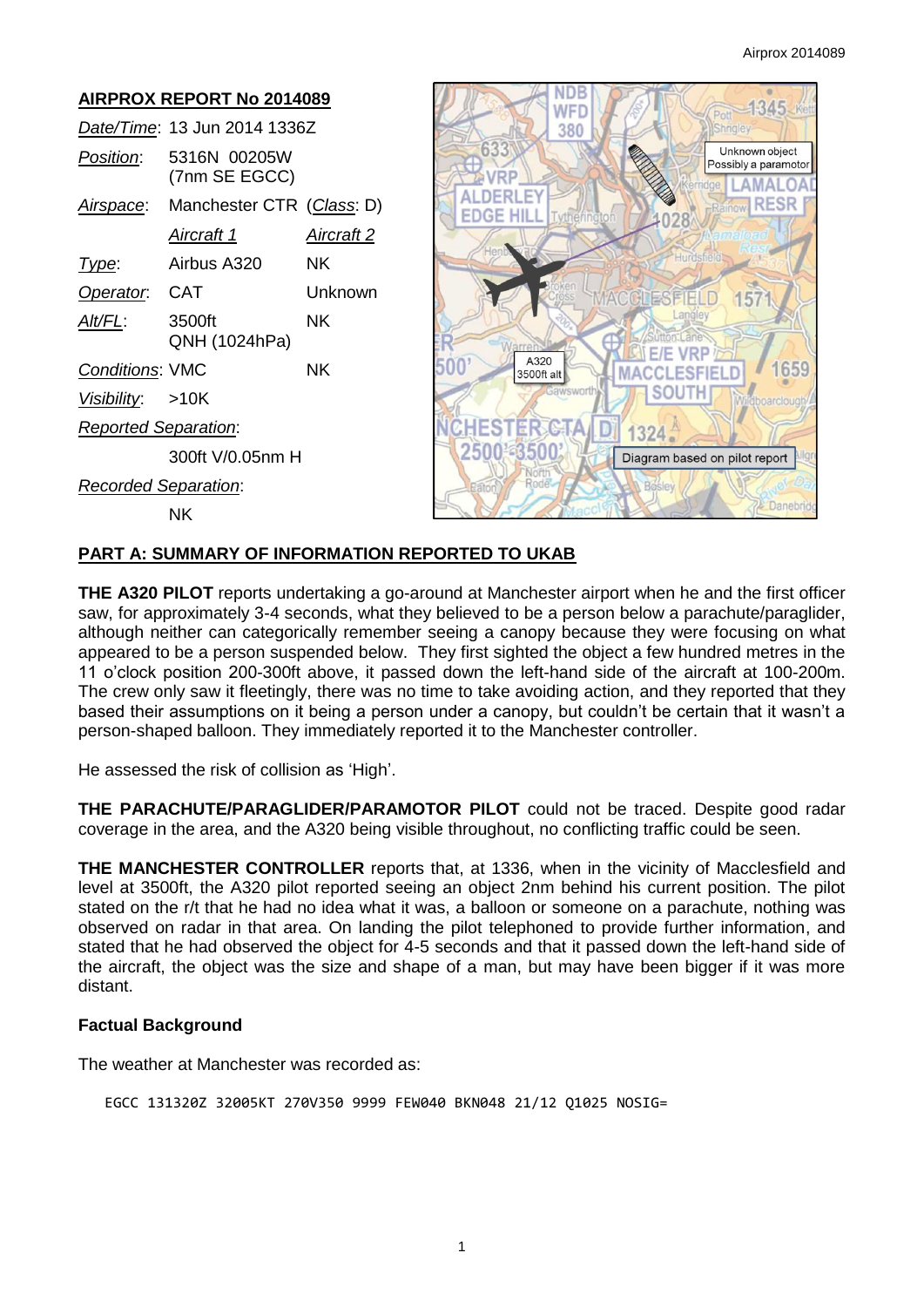#### **Analysis and Investigation**

# **CAA ATSI**

The A320 had been sent around from a previous approach. Whilst repositioning for the ILS to 23R, level at 3500' heading approx 060 degrees, both the Captain and the First Officer saw what appeared to be a person in a parachute or paraglider just to the left of 12 o'clock of the aircraft. The unknown object passed 100-200m from the A320 approx 2-300ft above. The crew reported the incident to Manchester ATSU. The unknown object was not visible on area radar recordings.

#### **UKAB Secretariat**

The BHPA confirmed that the weather after-cast for that day precluded the flight of a paraglider in that position at that time of the day; furthermore, there is no evidence of any parachuting in the area. Whilst the presence of a paramotor cannot be ruled out, it has not been possible to trace any such aircraft and there were no reports from other pilots in the area of a balloon or any other sighting of the unknown object. Notwithstanding, if the unknown object was indeed a paramotor then it was being operated within Manchester's CTR/TMA airspace without its pilot having established radio contact or having obtained permission so to do.

#### **Comments**

## **BHPA**

An Instructor operating at a site some 5 nm from the incident confirmed the accuracy of the aftercast and the 'impossibility' of a paraglider being at that height and location at that time. For the following two reasons the BHPA believes that the object was not a paramotor:

- 1. "Neither [pilot] can remember seeing a canopy". The canopy of a paramotor is far larger than the pilot and engine combination, and at a distance of "a few hundred metres" from and "200- 300ft above" the A320, the BHPA opined that in their opinion the canopy would have been the more obvious object by a significant margin.
- 2. Although paramotors are known to have a poor radar signature, the location is reported as having "good radar coverage", and so the BHPA opined that there would likely have been some weak returns in the at least 15 to 20 minutes that a typical paramotor would have taken to reach that height and return to land. [UKAB note: the processing and display of radar returns would be subject to speed minima algorithms within the radar processor that are designed to filter out slow-moving ground targets such as vehicles etc. It is likely that a paramotor would be flying at below these thresholds].

#### **Summary**

An Airprox was reported on 13 June 2014 at 1336 in the vicinity of Macclesfield between an A320, under a Radar Control Service from Manchester, and an unknown object, that the crew believed to be a parachute/paraglider/paramotor with a man suspended below, which could not be traced.

## **PART B: SUMMARY OF THE BOARD'S DISCUSSIONS**

Information available included reports from the pilot of the A320, transcripts of the relevant RT frequencies, radar photographs/video recordings and reports from the air traffic controllers involved.

The Board agreed that it was unfortunate that there was really no information that could lead to identifying the unknown object. This was frustrating to both the Board and the pilots concerned who had clearly seen something or someone but there was no way of corroborating what they had reported. The Board noted the BHPA's assertion that it was unlikely to be a paramotor given that the canopy would have been obvious, (although many human factors psychological selective attention